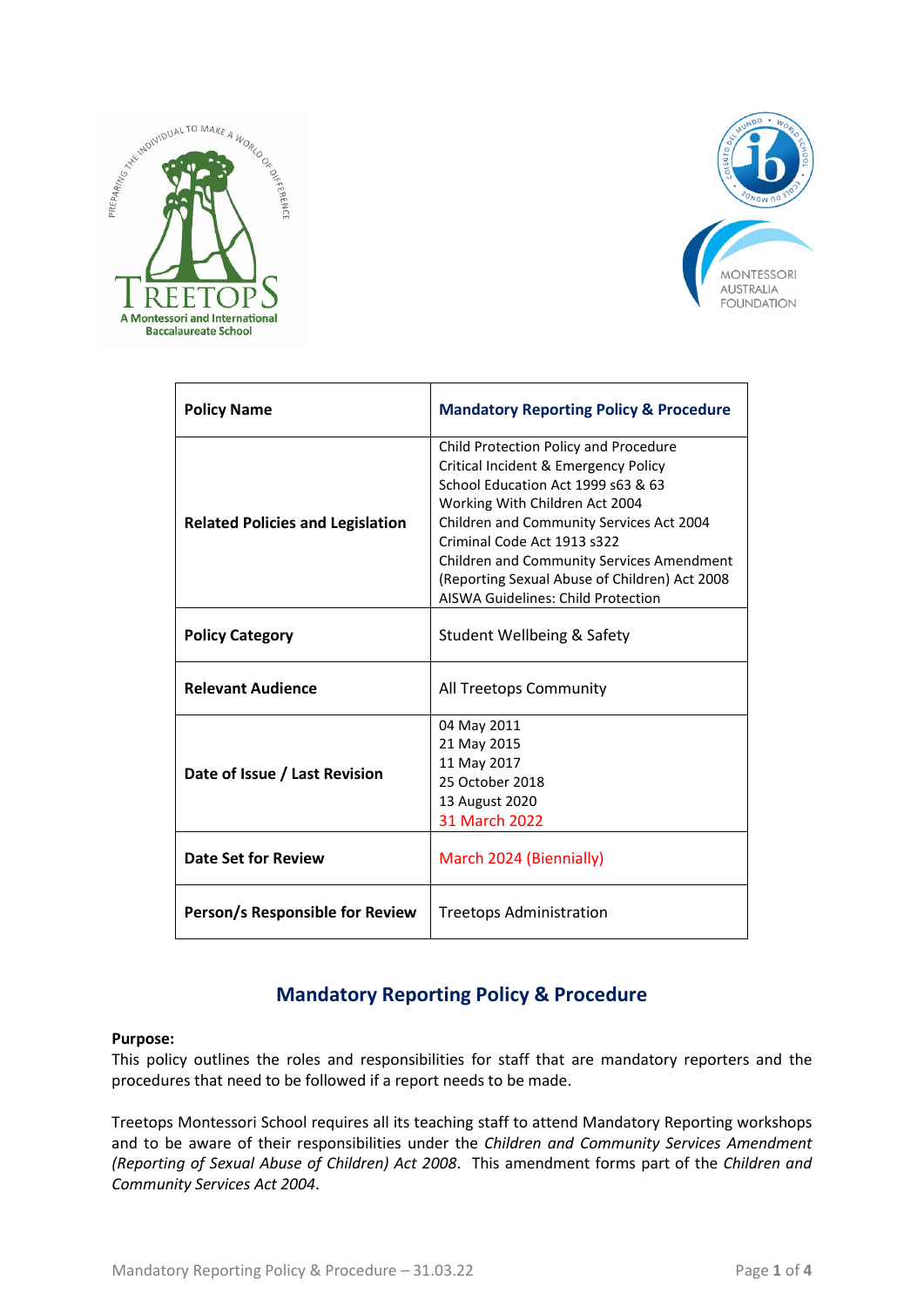Mandatory reporting legislation requires teachers to report concerns of child abuse to the Department of Communities Child Protection and Family Support (CPFS). The legislation focused on sexual abuse and requires reporters to report suspected sexual abuse based on reasonable grounds. In Western Australia, the mandatory reporters of child sexual abuse are the following professions: teachers, boarding supervisors, nurses, doctors, police officers, midwives. Teacher assistants, school psychiatrists and school psychologists are examples of people who work with children who are not mandated reporters. However, all people who work with children should continue to report reasonable beliefs and suspicions or concerns about all forms of abuse. Reports by these employees who are not mandated are usually made to the Principal of the school. In the case where it is believed the Principal may somehow be complicit or obstructionist, the report should be made to the Chair of the Governing body

# **What is sexual abuse?**

Sexual abuse is defined by the Act in section 124A as:

'Sexual abuse' in relation to a child, includes sexual behaviour in circumstances where:

- The child is the subject of bribery, coercion, a threat, exploitation or violence; or
- The child has less power than another person involved in the behaviour; or
- There is significant disparity in the developmental function or maturity of the child and another person involved in the behaviour.

Sexual abuse occurs when a child has been exposed or subjected to sexual behaviours that are exploitative and/or inappropriate to his/her age and developmental level. Examples include sexual penetration, inappropriate touching and exposure to sexual acts or pornographic material.

#### **What are 'reasonable grounds' for suspicion?**

A mandatory reporter can form the necessary belief, based on reasonable grounds, by noting the presence of indicators, disclosures, injuries, signs, symptoms and behaviours that heighten the concerns about child sexual abuse. Information on the indicators is covered in the Child Protection Policy and Procedure.

Teachers may wish to consider the following questionsto assist them in deciding if their belief is based on reasonable grounds:

- Can you describe the reasons why you believe a child has been, or is being sexually abused?
- What has the child said or done to suggest they are being sexually abused?
- Have you observed or been told about, the presence of any of the 'possible indicators' of sexual abuse?
- Did the child disclose sexual abuse? What did they say happened? Who did they disclose to and when?
- What other behaviours have you observed and/or interactions with the child are of concern to you? What is the frequency and severity of the behaviour? How long has it been occurring?

If the teacher concerned wishes, the Principal and other relevant staff may be involved in discussions with the teacher in relation to a specific child, prior to the teacher forming a belief based on reasonable grounds. **It remains the responsibility of that teacher**, however, to report directly to the Mandatory Reporting Service once they have formed reasonable belief that sexual abuse has occurred, or is occurring. The Principal and other relevant staff are there to provide support/consultation if required, but the teacher is under no obligation to advise these individuals of a report.

Failure to make report can incur a penalty of up to \$6000.

Parents will be made aware of the mandatory requirements for teachers to report via the newsletter.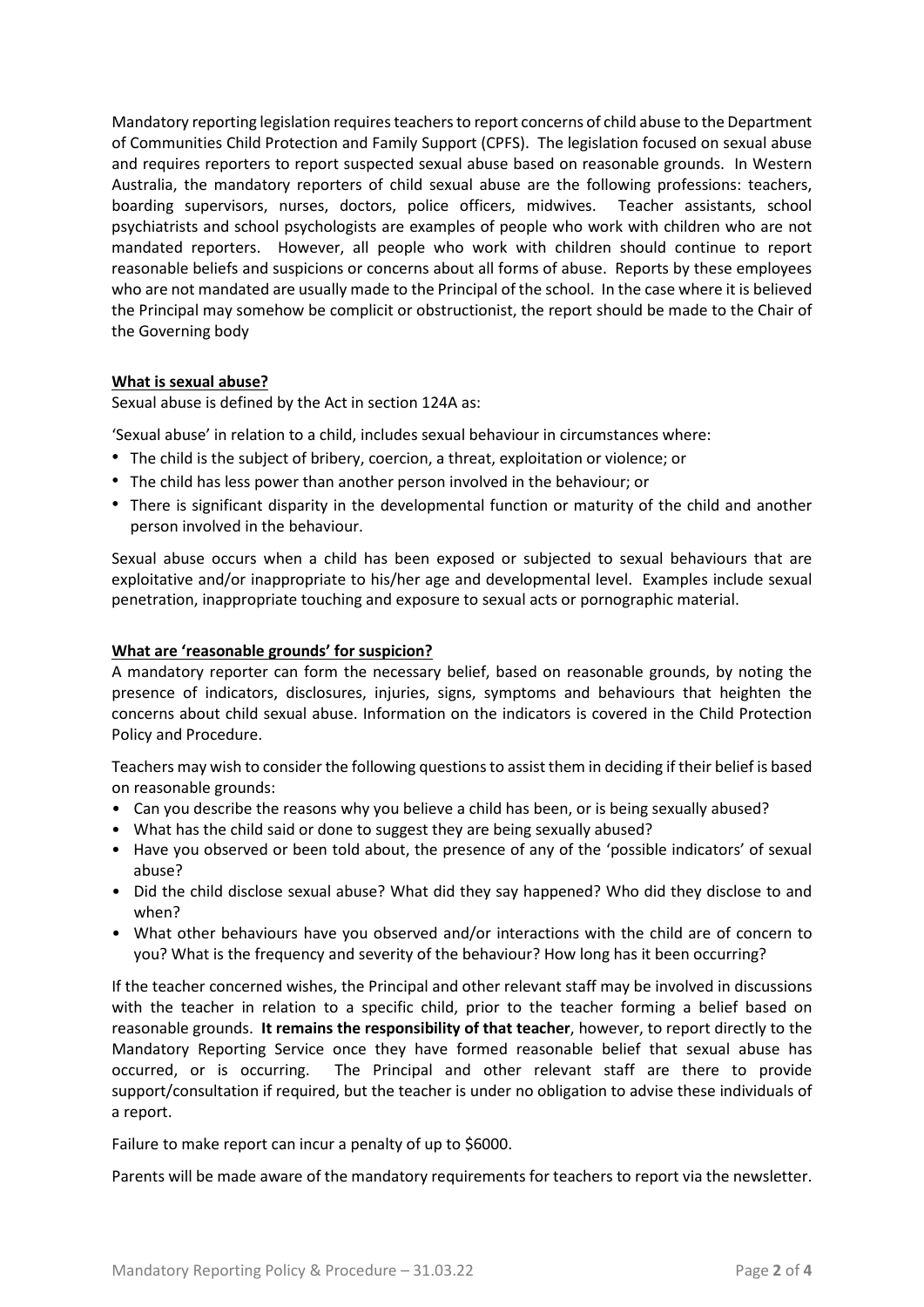### **How does a mandatory reporter make a report?**

A centralised Mandatory Reporting Service has been established to receive all reports of child sexual abuse in Western Australia. This service is operational 24 hours a day, 7 days a week.

There are two ways to make a report - verbal or written.

A verbal report is preferred in the first instance, particularly if the child is at ongoing risk. It must be followed up by a written report as soon as practicable, usually within 24 hours. The Mandatory Reporting Service can be reached on 1800 708 704.

Failure to follow up a verbal report with a written report may result in a fine of \$3000. A written report form can be downloaded from the mandatory reporting website **[www.mandatoryreporting.dcp.wa.gov.au](http://www.mandatoryreporting.dcp.wa.gov.au/)**.

Once you have completed your written report, it can be returned using any of the following methods;

Email to: **[mrs@wa.gov.au](mailto:mrs@wa.gov.au)** Fax to: 1800 610 614 Post to: PO Box 8146, Perth BC WA 6849

The school must not inform parents/caregivers until they have sought advice from Department of Communities Child Protection and Family Support (CPFS) or WA Police, so as not to hinder/impede a possible investigation.

# **What happens next?**

The Mandatory Reporting Service will:

- Acknowledge receipt of the report with a standardised letter. This letter is proof that you made a report so it is important that you keep it.
- Assess immediate risk to the child and determine the need for further child protection assessment and investigation.
- Send a copy of the report to the WA police.
- Send feedback to the mandatory reporter advising them of the CPFS District Office it has been referred to, or whether no further action was recommended by the Mandatory Reporting Service.
- The Principal should arrange ongoing support for the teacher, the student and anyone else affected.